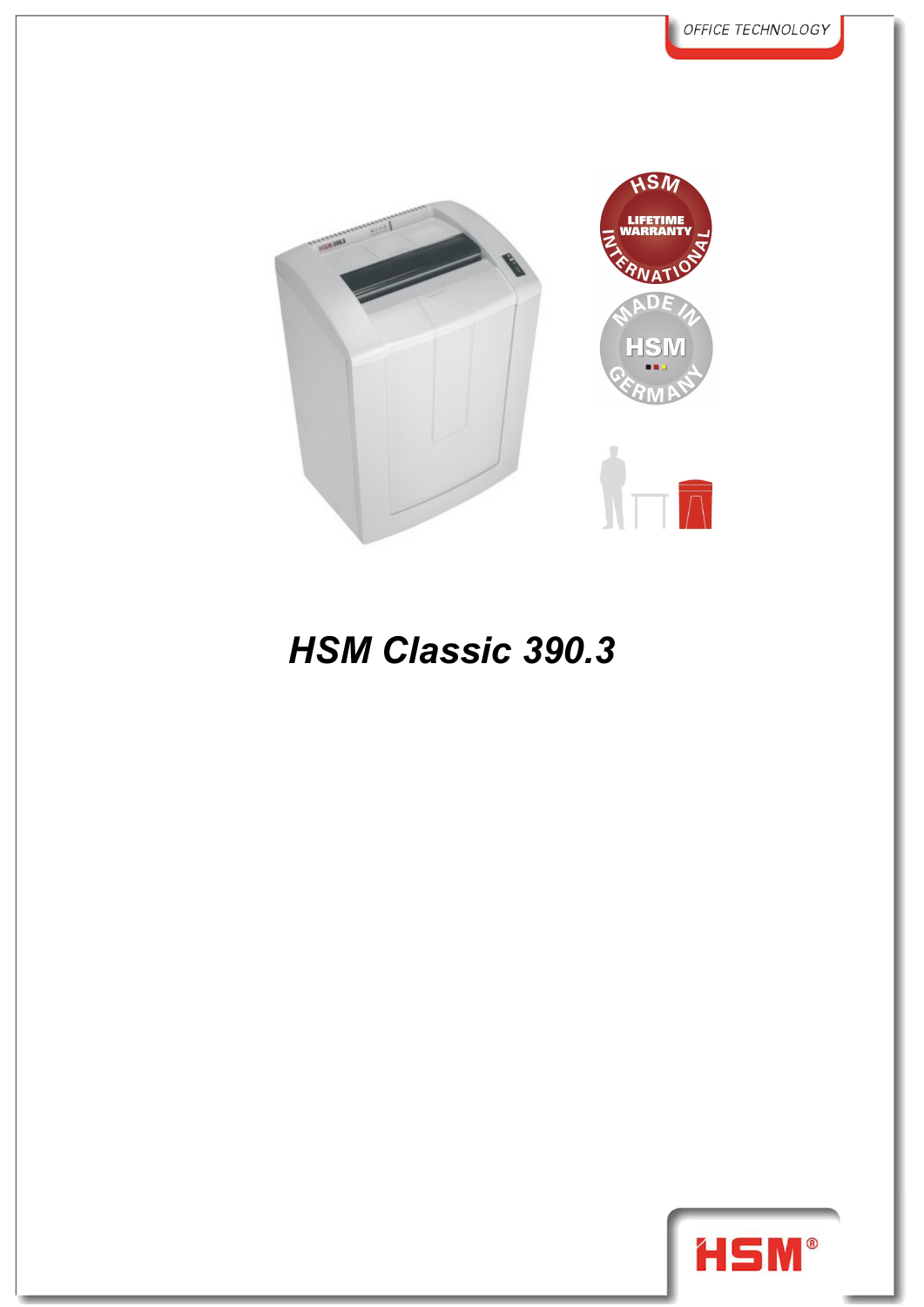Mobile, very high performance model for open-plan offices. Can destroy entire computer listings and shred CDs, credit and store cards (details see below). Practical storage space for paper stacks. Folding safety element, in the security levels 2 and 3 with infeed slot for CDs and floppy disks. Modern electronic controller. Photoelectric cell for automatic start/stop control. Rocker switch for on/off and reverse. Stand-by mode with LED indicator. Stops automatically when the waste container is full and when the door is open. Automatic stop with LED and convenient automatic reverse in the event of a paper jam. Removable, reusable waste bag. Made in Germany.

| Product type description               | HSM 390.3 3,9mm                                                                                                                                                                                                                                                                                                                                     | HSM 390.3 5,8mm                                                          |
|----------------------------------------|-----------------------------------------------------------------------------------------------------------------------------------------------------------------------------------------------------------------------------------------------------------------------------------------------------------------------------------------------------|--------------------------------------------------------------------------|
| Order number                           | 1365141                                                                                                                                                                                                                                                                                                                                             | 1366141                                                                  |
| <b>EAN Code</b>                        | 4026631020541                                                                                                                                                                                                                                                                                                                                       | 4026631020558                                                            |
| Shredder material                      | $\begin{picture}(15,10) \put(0,0){\line(1,0){10}} \put(15,0){\line(1,0){10}} \put(15,0){\line(1,0){10}} \put(15,0){\line(1,0){10}} \put(15,0){\line(1,0){10}} \put(15,0){\line(1,0){10}} \put(15,0){\line(1,0){10}} \put(15,0){\line(1,0){10}} \put(15,0){\line(1,0){10}} \put(15,0){\line(1,0){10}} \put(15,0){\line(1,0){10}} \put(15,0){\line(1$ | $\Box\oslash\textcolor{red}{\bullet}\ \Box\odot\textcolor{red}{\bullet}$ |
| Cutting type                           | strip cut                                                                                                                                                                                                                                                                                                                                           | strip cut                                                                |
| Security level                         | $\overline{2}$                                                                                                                                                                                                                                                                                                                                      | $\overline{c}$                                                           |
| Cutting width                          | 3.9 mm                                                                                                                                                                                                                                                                                                                                              | 5.8 mm                                                                   |
| Particle length                        | $0 \text{ mm}$                                                                                                                                                                                                                                                                                                                                      | $0 \text{ mm}$                                                           |
| Cutting capacity (70g/m <sup>2</sup> ) | 31 - 33 sheet                                                                                                                                                                                                                                                                                                                                       | 40 - 42 sheet                                                            |
| Cutting capacity (80g/m <sup>2</sup> ) | 25 - 27 sheet                                                                                                                                                                                                                                                                                                                                       | 33 - 35 sheet                                                            |
| Intake width                           | 400 mm                                                                                                                                                                                                                                                                                                                                              | 400 mm                                                                   |
| Container volume                       | 1481                                                                                                                                                                                                                                                                                                                                                | 1481                                                                     |
| Cutting speed                          | 126 mm/s                                                                                                                                                                                                                                                                                                                                            | 126 mm/s                                                                 |
| Noise level (idle operation)           | 60 dB                                                                                                                                                                                                                                                                                                                                               | 60 dB                                                                    |
| eclass 5.1                             | 24320703                                                                                                                                                                                                                                                                                                                                            | 24320703                                                                 |
| UN/SPSC                                | 44101603                                                                                                                                                                                                                                                                                                                                            | 44101603                                                                 |
| Power consumption of the motor         | 1400 W                                                                                                                                                                                                                                                                                                                                              | 1400 W                                                                   |
| Voltage                                | 230 V                                                                                                                                                                                                                                                                                                                                               | 230 V                                                                    |
| Frequency                              | 50 Hz                                                                                                                                                                                                                                                                                                                                               | 50 Hz                                                                    |
| Depth                                  | 510 mm                                                                                                                                                                                                                                                                                                                                              | 510 mm                                                                   |
| Width                                  | 595 mm                                                                                                                                                                                                                                                                                                                                              | 595 mm                                                                   |
| Height                                 | 915 mm                                                                                                                                                                                                                                                                                                                                              | 915 mm                                                                   |
| Weight                                 | 48 kg                                                                                                                                                                                                                                                                                                                                               | 48 kg                                                                    |

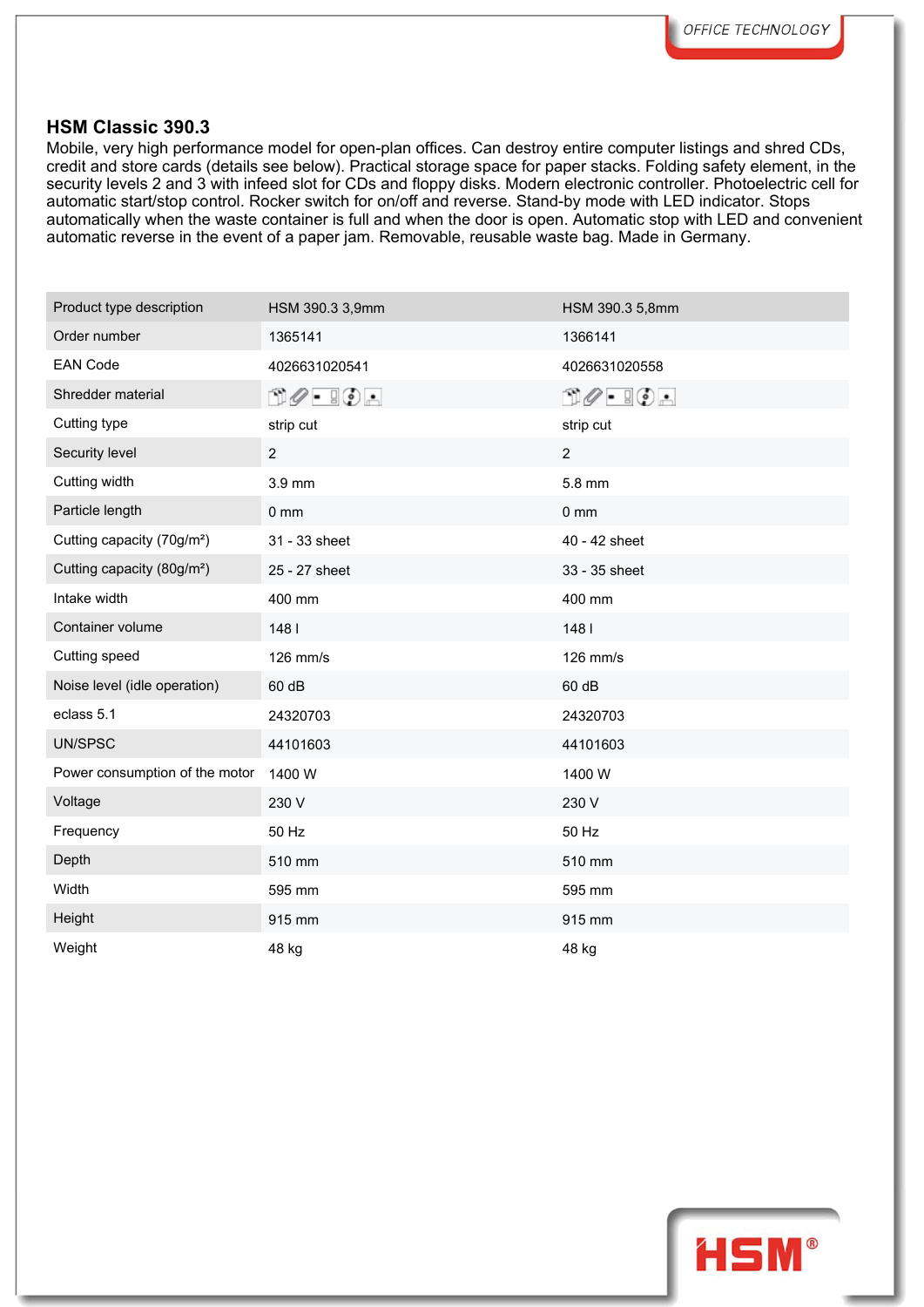| Product type description               | HSM 390.3 3,9x40mm              | HSM 390.3 1,9x15mm              |
|----------------------------------------|---------------------------------|---------------------------------|
| Order number                           | 1368141                         | 1367141                         |
| <b>EAN Code</b>                        | 4026631020572                   | 4026631020565                   |
| Shredder material                      | $\Box\oslash$ - $\Box\oslash$ - | $\cup \mathscr{O} = \mathbb{I}$ |
| Cutting type                           | particle cut                    | particle cut                    |
| Security level                         | 3                               | $\overline{4}$                  |
| Cutting width                          | 3.9 mm                          | 1.9 mm                          |
| Particle length                        | 40,00 mm                        | 15,00 mm                        |
| Cutting capacity (70g/m <sup>2</sup> ) | 25 - 27 sheet                   | 17 - 19 sheet                   |
| Cutting capacity (80g/m <sup>2</sup> ) | 20 - 22 sheet                   | 13 - 15 sheet                   |
| Intake width                           | 400 mm                          | 400 mm                          |
| Container volume                       | 1481                            | 1481                            |
| Cutting speed                          | 135 mm/s                        | 135 mm/s                        |
| Noise level (idle operation)           | 60 dB                           | 60 dB                           |
| eclass 5.1                             | 24320703                        | 24320703                        |
| UN/SPSC                                | 44101603                        | 44101603                        |
| Power consumption of the motor         | 1400W                           | 1400 W                          |
| Voltage                                | 230 V                           | 230 V                           |
| Frequency                              | 50 Hz                           | 50 Hz                           |
| Depth                                  | 510 mm                          | 510 mm                          |
| Width                                  | 595 mm                          | 595 mm                          |
| Height                                 | 915 mm                          | 915 mm                          |
| Weight                                 | 56 kg                           | 57 kg                           |